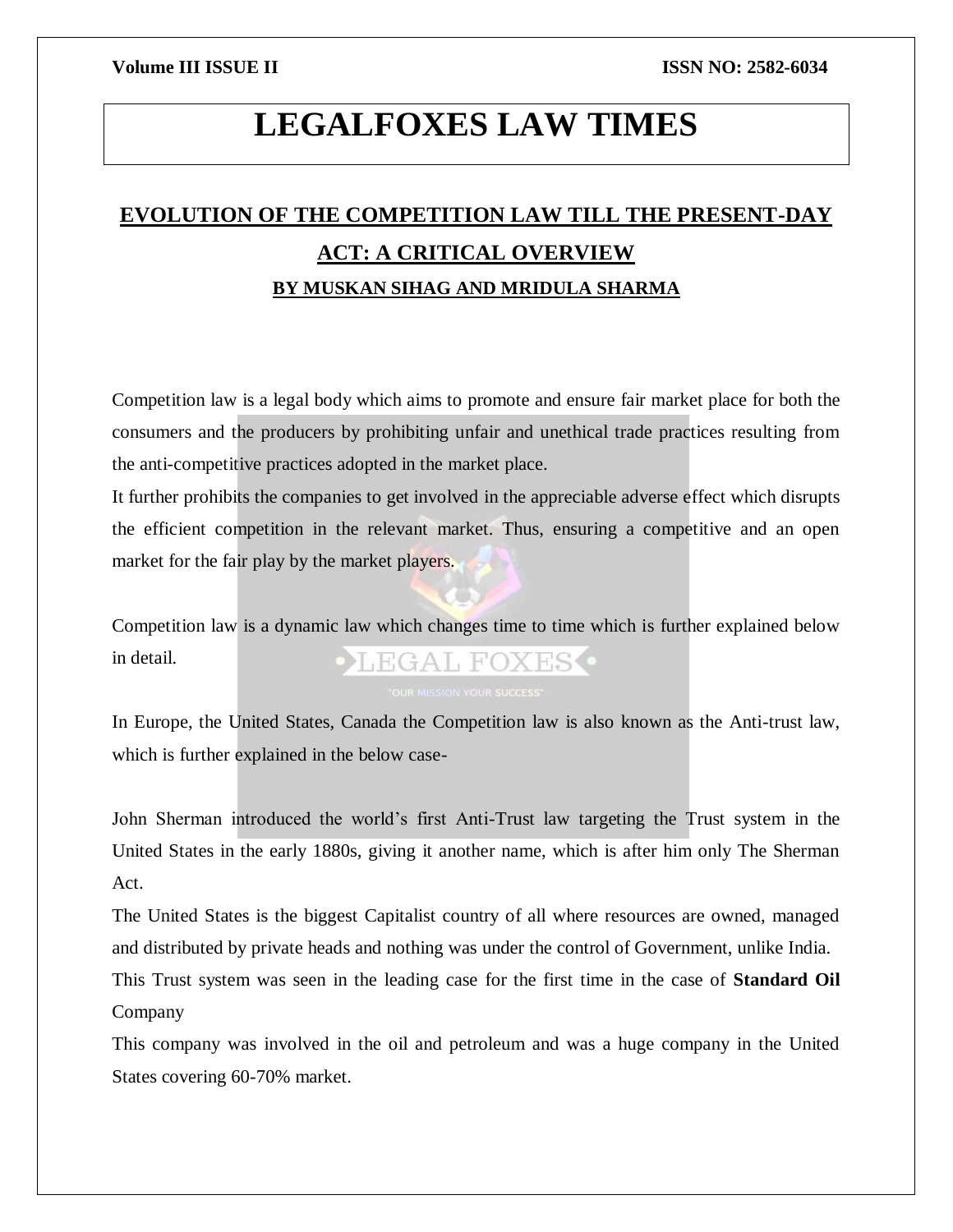Sammuel Dord, the attorney of the company converted the left over 30% competitors in the market to facilitators and developed a trust-based system, acquiring all the rail-roads system which is not under the government heads unlike India. Thus, covering the entire market.

The Standard Oil company shifted to Trust system for better penetration in the market and by reducing their transportation cost, as bow they only are the owner of the transportation system.

#### **Drawbacks of the Trust System**

No innovation in the market.

No pricing benefits as all are facilitator among themselves.

Penetration and impact on other market.

After 10-15 years, market in the US ceased development. Hence the Sherman Act was introduced as it intended to work against all types of agreement understandings and trust which are created in the market hampering the growth of the market.

Thus the Anti-Trust law came into emergence which targets all such Trust systems as in the case of Standard Oil Trust, they didn't dissolve the trust itself instead a mandatory dissolution of big companies into smaller company was seen so that market becomes more competitive.

Now coming towards the India's scenario of the competition law, just after the independence during 1950-9170s there was no concept of competition law and the government tried to control everything from the eligibility criteria, labour laws to day-to-day activities of the enterprises. There was a complete government control over the market in the mid and late 90s in India. This scenario of ultra-conservatism or the License Raj by the government is also known as the command and Contrology theory.

**Why this system of control?**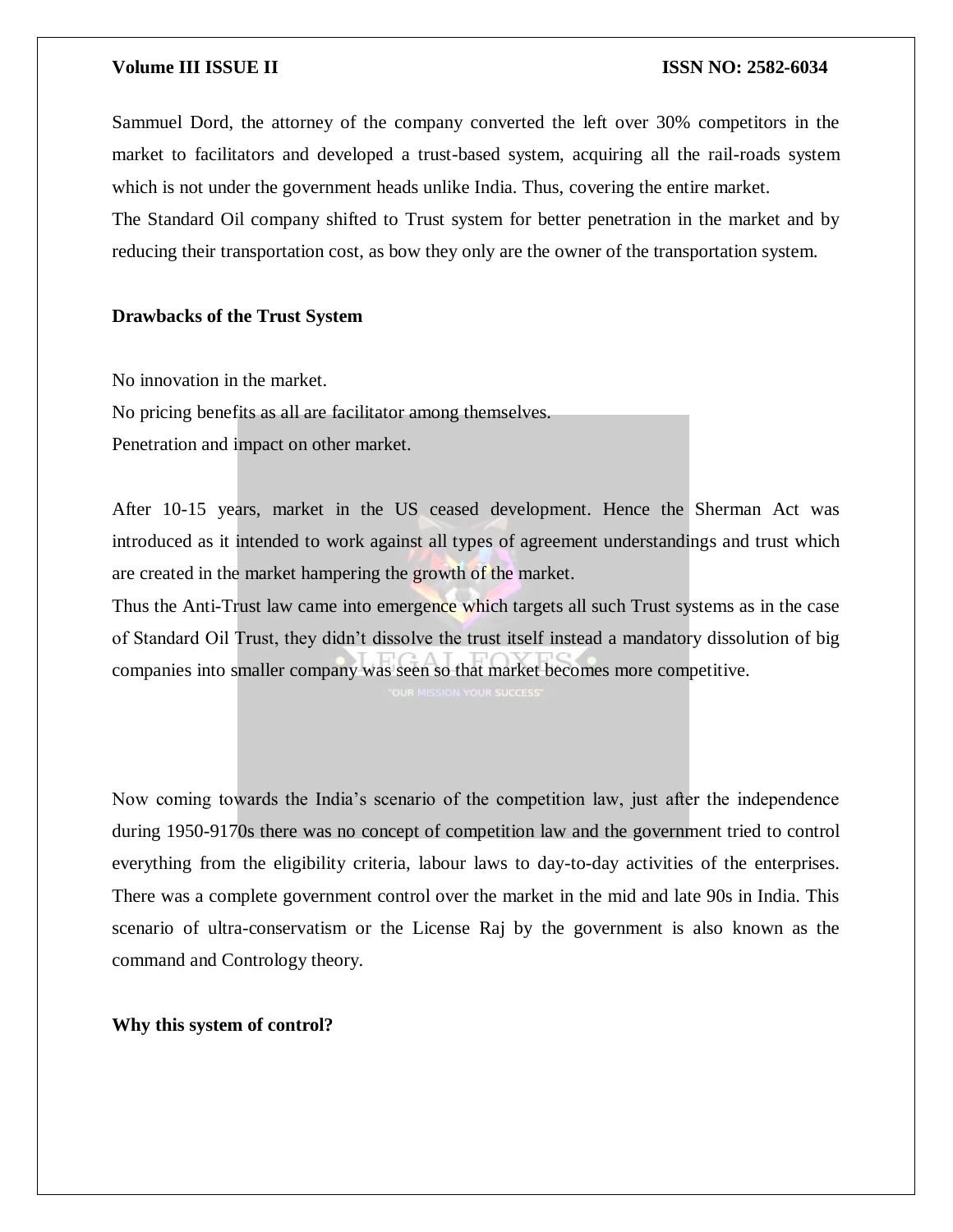#### **Volume III ISSUE II ISSUE II ISSN NO:** 2582-6034

As the government was working in accordance to the provision of Article 38 and Article 39 of the Constitution of India which says that the government has the best decision making when it comes to efficient utilization of the resources of the State.

Further Article 38 of the constitution aims firstly for proper ownership and control of the material resources pf the community, distributed to serve the common good.

Secondly, the economic system should not result into concentration of economic powers in few hands.

This system of total control and command by the government resulted in extreme poverty instead of eliminating it from the society therefore the government established three committees to oversee the economic policies-

#### **1. Hazari committee (1965)**

The committee established in 1965 under the Chairmanship of R.K Hazari was constituted to study the impact of industrial development and regulation Act 1951 and corresponding government policies on the market.

The committee concluded that the License system developed by the Government has indirectly resulted in disproportionate growth to the extent that big houses are being bigger and others are languishing themselves.

### **2. Mahalanobis committee**

The second committee was formed in October 1964 under the chairmanship of P.C. Mahalanobis to study the-

**Disproportionate growth**-10% people are controlling 40% population and remaining 90% are adjusting themselves to 60% of the remaining resources.

**Concept of planned economy** does not lead to growth instead clogged the development and has indirectly flourished unethical means i.e corruption in the market.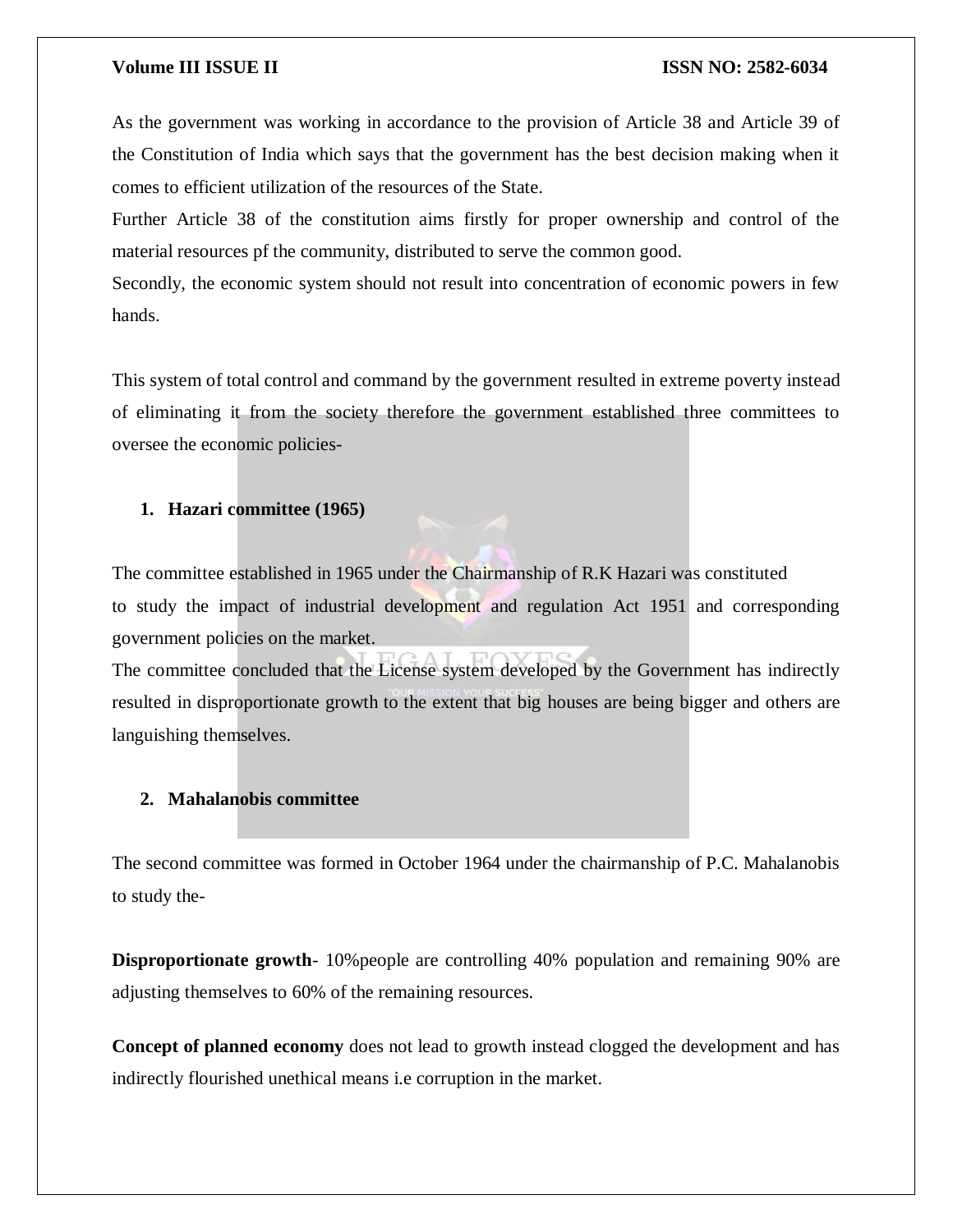So, the report of the 2nd committee was given in the magazine named Dinwan which briefly described the real impact in terms of economy from license planned economy to chocked economy.

Government on the basis of the reports of the above two committed realized that the big houses are controlling resources through licensing further paving ways for corruption. So, from moving from licensing to liberalisation and in the view to curb this Licensing by the monopolies, the government planned the third committee targeting monopolies giving proposal to control them

### **3.Monopolies Inquiry Commission**

Chairman- Mr. K.C. Das Gupta

This Commission was based on the negative premise controlling monopolies by checking and targeting them.

Market should balance out itself but instead according to this committee's principle this market approach is targeting that which it has only created taking itself back to 1947

### EGAL FOXES

Hence there should be some other corresponding approach of this negative premise. For this purpose, MRTP Act 1969 with effect from June 1 came into existence

The Monopolies and Restrictive Trade Practices Act was proposed by the 3rd committee and got its acceptance from the Parliament too for restraining the big houses who had concentrated resources.

#### **Preamble of The Monopolies and Restrictive Trade Practices Act**

This law is about regulation of market and not the consumers.

Economic system should not mandate to concentration of economic power which leads to common determent. Thus, targeting and penalizing Monopolies and restricting unfair trade practices. Hence heading towards a genuinely planned and controlling economy as compared to the one in the 1950s.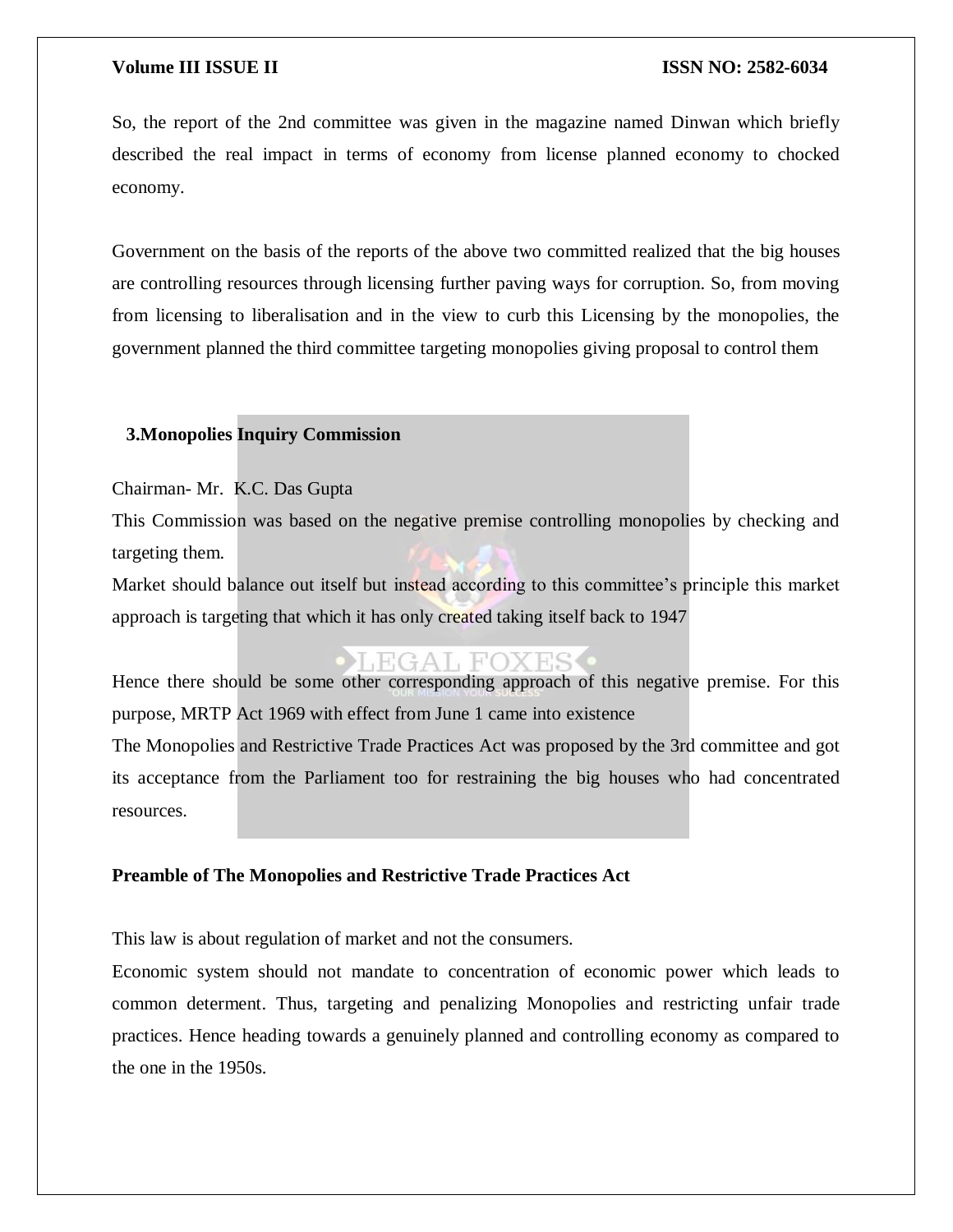#### **Important thrust areas of the Monopolies and Restrictive Trade Practices Act-**

- 1. Prevention of concentration of economic powers.
- 2. Control of Monopolies
- 3. Prohibition of Unfair trade practices.

### **Doctrine of The Monopolies and Restrictive Trade Practices Act-**

The monopolies and restrictive Trade Practices Act is a behavioural and reformative law.

Behavioural in terms of as it is based on the behaviour of the market and not to punish the market but to reform it. Thus, further establishing that this act is based on conduct rather than punishment.

### **Working of the Monopolies and Restrictive Trade Practices Act-**

This law shall establish a commission called the Monopolies and Restrictive Trade Practices Commission (MRTPC) which is a judicial body for the application of fair dealing and conducts the whole inquiry from the investigation to the pronouncement of the decision. For instance, Competition Commission of India is of present Competition Act, 2002

## **Who may bring complain in the Monopolies and Restrictive Trade Practices Commission (MRTPC)**

- 1. Individual consumer
- 2. Registered association of consumer
- 3. Trade Association or any other business body.

### Moving forward is **the Rajendra Sachar Committee**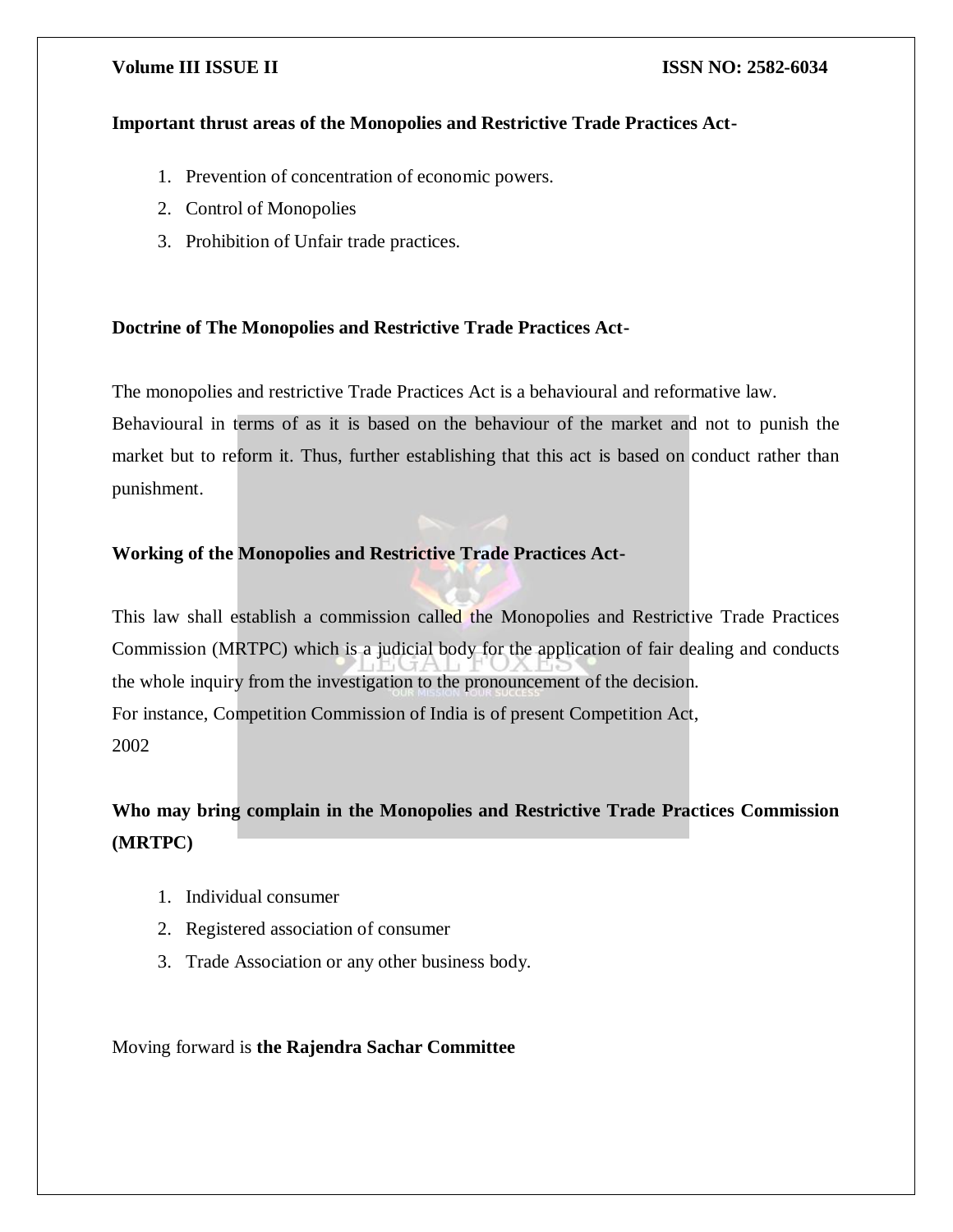Set up in 1984, brought changes in the The Monopolies and Restrictive Trade Practices Act. The said committee was formed for the unfair trade practices faced by the consumers and was to be included in this MRTP Act.

But this committee was consumer oriented instead of market oriented hence contradicting the aim laid and the preamble of the monopolies and restrictive Trade Practices Act.

Therefore, the government passed another law in 1986 called the Consumer Protection Act.

#### **Raghavan Committee**

This committee was set up for the economic reform in 1991. Meaning more market presented and less enterprise-oriented laws, syncing with liberalization policies and laws should reflect that all the players in the market should get a fair chance. For insurance free entry without any barriers in the market.

Therefore, the parliament passed the Competition Act, 2002 bill suggested by the Raghavan committee, and it was the first comprehensive act which took comparative study of the other jurisdiction hence being more fact oriented rather than percentage oriented. Further driving the nature of the current Competition Act,2002 as to be more inclusive in nature and trying to maintain a fair play in the market.

The Competition Act,2002 got enforced in parts and not in one go as the 3 fundamental pillars of the present-day Competition Act, 2002 consists of-

- 1. Anti-competitive agreement
- 2. Abuse of Dominance
- 3. Regulation of Combination (Merger and Acquisition)

The above mentioned first two points of anti-competitive agreement and the abuse of dominance came into existence by 2002 Act and the last point of combination in June 2011.